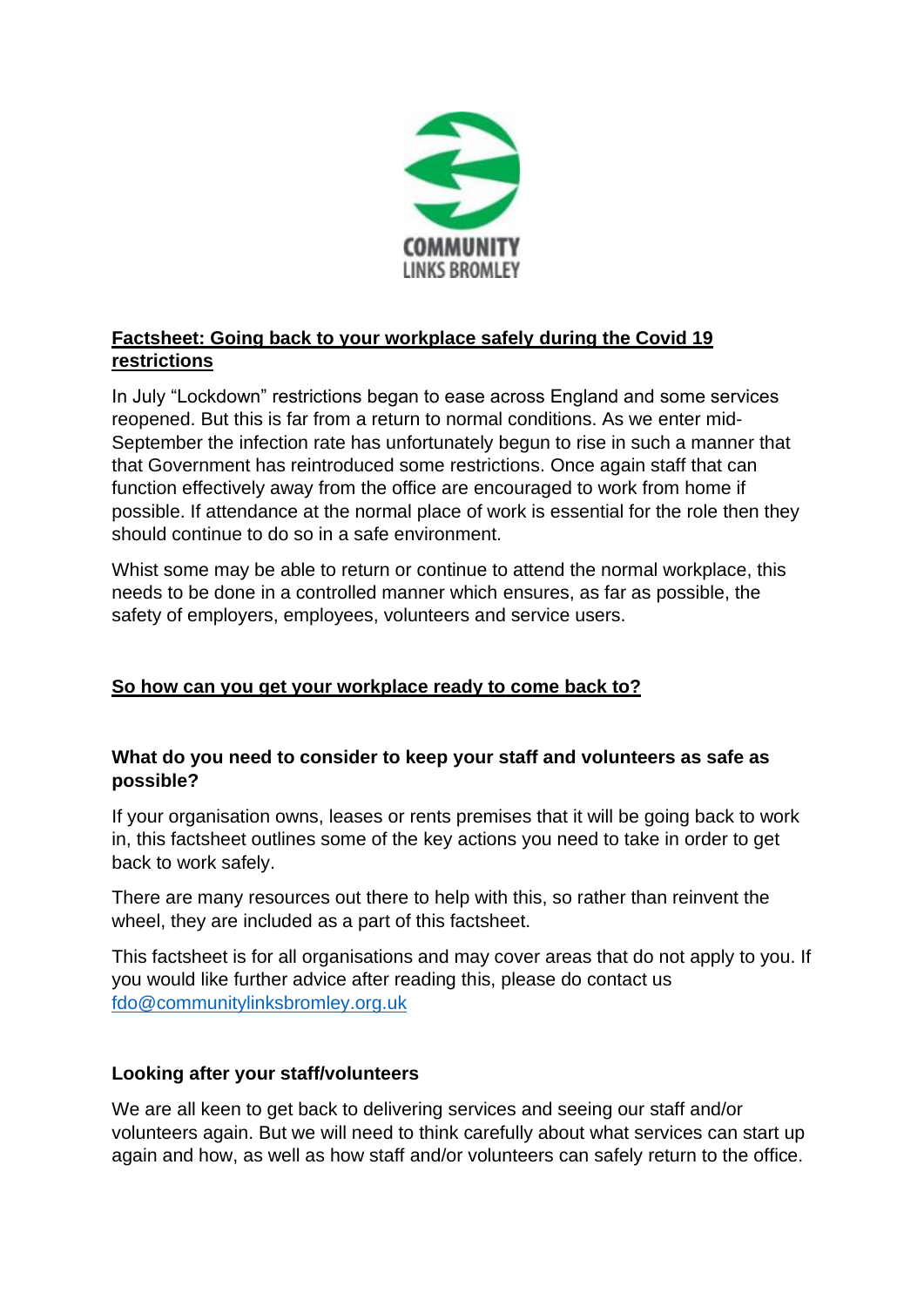It goes without saying, of course, that if any member of staff or volunteer feels unwell, then they should not come to work, but self-isolate and seek a test. Anyone with [symptoms](https://www.nhs.uk/conditions/coronavirus-covid-19/symptoms) can get a coronavirus test, whatever their age.

Employers can refer essential workers for testing if they are self-isolating because either they or member(s) of their household have coronavirus symptoms. Included in the long list of essential workers are:

- religious staff
- charities and workers delivering critical frontline services, including volunteers
- unpaid carers

Anyone that has been in close contact with them should also self-isolate. On 30 July, the self-isolation period was extended to 10 days for those in the community who have COVID-19 symptoms or a positive test result. In addition, those staff, volunteers or service users who have been abroad will need to self-isolate in the place they are staying for the first 14 days after they arrive, unless they are travelling from certain countries or territories regarded as safe. This safe list can change at short notice.

You also need to be prepared for a local lockdown, or a roll back on certain activities if there is a spike in new cases. So, prepare contingency plans that can be implemented quickly for working from home where possible until the temporary restrictions have been lifted.

## **Re-opening your organisation**

Undertaking a risk assessment will be an important first step to making this decision. There is detailed information on what to consider below but you may also find useful the [Charity Checklist](https://hubble-live-assets.s3.amazonaws.com/cranfield-trust/redactor2_assets/files/793/Re-Entry_Checklists_CranfieldTrust_June2020.pdf) prepared by the Cranfield Trust. You can also find useful resources for managing and assessing risk on the Health and Safety Executive (HSE) website. The HSE has a suite of Covid-19 related advice and guidance.

### 1. Do you need to go back into the office/building?

Whist "lockdown" was immediate and easy to understand, the practical impact of the gradual easing of the restrictions has been more difficult to grasp, especially as we see a new rise in infections.

As of 1 August, employers in England have more freedom to decide whether staff should return to their place of work. The government changed its guidance about asking people to work from home where they can.

The Government gave employers more discretion to make decisions about how their staff can work safely. That meant continuing to work from home or returning to the workplace, Mr Johnson said. Employers should talk to their workers about what steps to take and only bring them back to their place of work if it is safe to do so.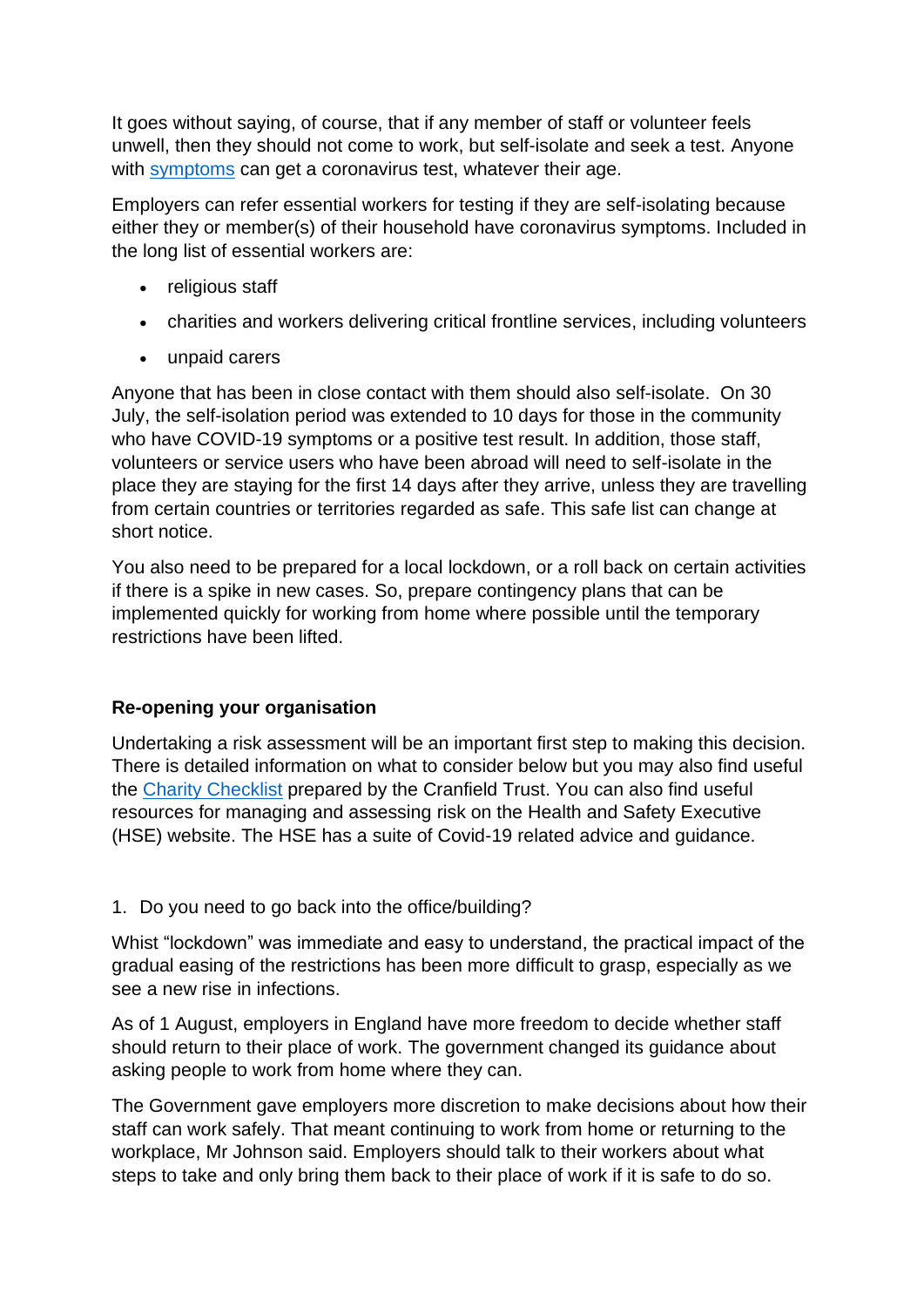But on 22 September the Government amended its position. Individuals who cannot work from home should go to a "safe Covid secure" workplace, but that if they can work from home they should do so.

But it's not all that simple. For example, on 15<sup>th</sup> August beauty treatment salons and bowling alleys were able to legally reopen if they observe safe working practices. Other settings such as discos and sports stadiums remain closed for the time being. Other hospitality venues will be required to close at 10pm as of 24<sup>th</sup> September.

If there is a gradual return to work, it is essential to consider how this can be achieved in a safe manner. This can be delivered in several ways including a voluntary return first for those most keen and then staggered start dates for others, rota systems for certain days etc. Even if you specify a start-back date, you will need to be flexible.

Employers must be especially careful and take extra steps for anyone in their workforce who is in a vulnerable group. Anyone who's been shielding should talk to their employer as soon as possible about plans to help them return. If they can continue to work from home, the employer should support this.

#### 2. How will you safely deliver services?

Of course, face-to-face is often the preferred way to run our services and many of us have missed this interaction over the past months. However, not all the services you deliver must be done this way, could you continue to deliver some online or by phone?

For the services that need to be physically there, is it safe for your staff/volunteers and your beneficiaries? What measures can you put in place to keep everyone safe? For example, you could ask everyone to wear face masks/coverings when in the building, sit two metres apart, keep windows open, provide hand sanitiser and antiseptic wipes for equipment and desks. Some activities could take place in open spaces such as local parks where the infection risk is far lower, weather permitting.

### 3. How will staff/volunteers safely work in the space?

The work environment will need to be as safe as possible for people to return to. Your office may need reconfiguring. You may not be able to fit all staff in at once. Team meetings may still have to take place online. Perhaps you will want to ask staff to bring in their own cups, cutlery, food and refreshments and wear masks. Think about how equipment and the building is used and do a risk assessment with mitigations:

- How will you use shared equipment such as photocopiers, printers and other stationary items?
- Do you need to move back to fixed desks rather than hot desking?
- How will toilets be safely used are there enough?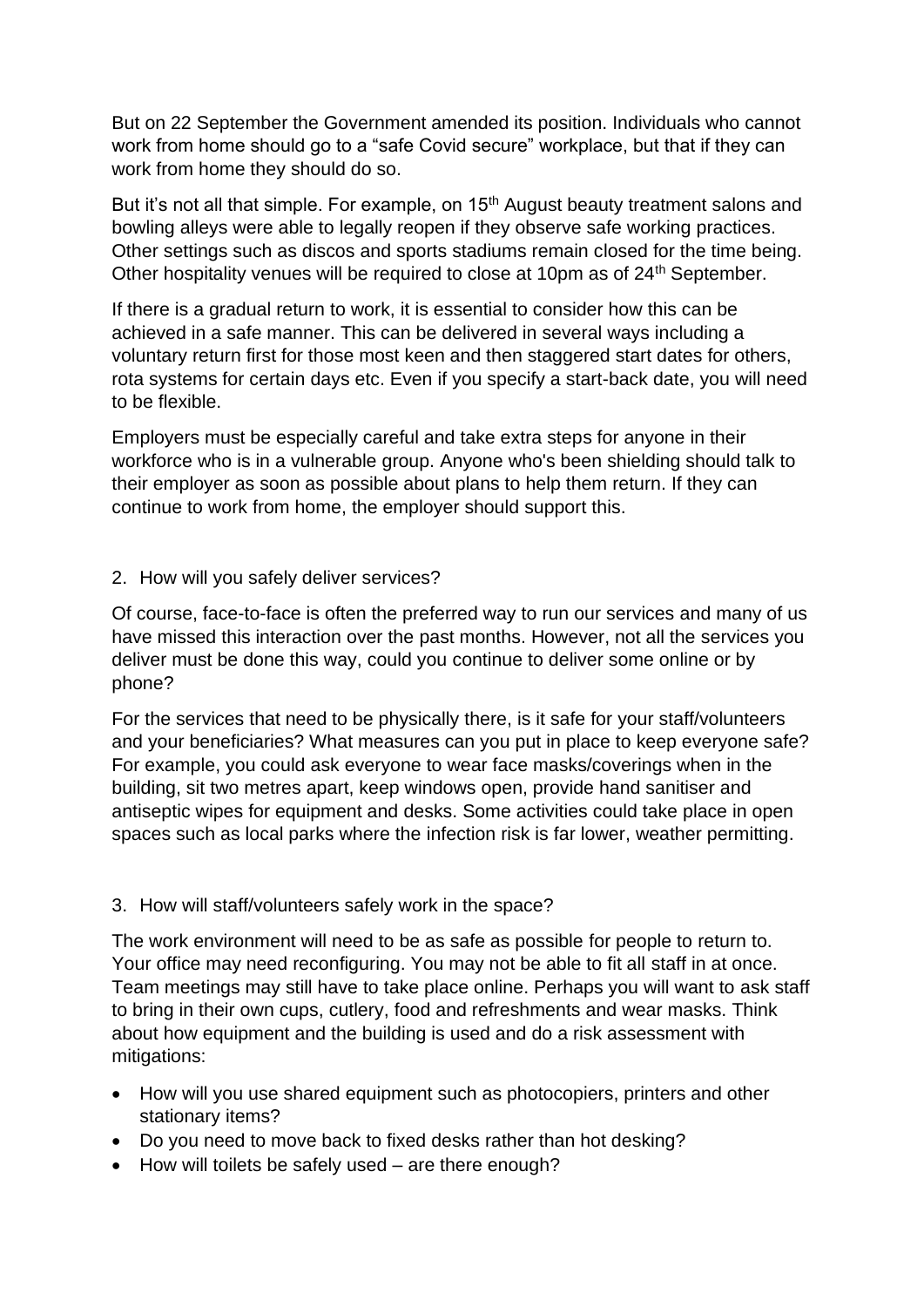- Consider other communal areas such as kitchens and meeting rooms
- Consider limiting staff who can answer certain phones if rerouting is not possible
- Will you need to limit lift use to one person?
- If any of your staff/volunteers are vulnerable or live with someone who is, are there arrangements that can be made so that they continue to work from home?
- Have you considered how staff/volunteers travel to work?

The opening up of the economy following the COVID-19 outbreak is being supported by NHS Test and Trace. You should assist this service by keeping a temporary record of your customers, visitors and staff for 21 days, in a way that is manageable for your organisation, and assist NHS Test and Trace with requests for that data if needed. This could help contain clusters or outbreaks. More information on who this impacts on and how to record the information can be found [here.](https://www.gov.uk/guidance/maintaining-records-of-staff-customers-and-visitors-to-support-nhs-test-and-trace#sectors-that-this-guidance-applies-to)

Your staff/volunteers may be local and can walk or cycle to work. However, others may live further away and rely on tubes, trains or buses to get into work. These journeys are likely to take much longer as passenger numbers on transport are vastly reduced, making strict work hours more difficult. Flexi-hours and only travelling in on the days they absolutely must. These journeys also increase risk. It is up to individuals to ensure they carry hand sanitiser, wear a mask and wash their hands, on arrival. But do they need to be making this journey? Does it need to be every day? Could it be off peak?

### **Health & Safety**

'Employers have a 'duty of care' for staff, customers and anyone else who visits the workplace. This means they must do all they reasonably can to support their health, safety and wellbeing.

To make the workplace safe, employers must:

- have completed a 'risk assessment' and taken reasonable steps to prevent harm in the workplace. The risk assessment should be carried out with input from staff members.
- follow the government guidelines on [safer working](https://www.gov.uk/guidance/working-safely-during-coronavirus-covid-19) as set out on GOV.UK

To get advice on working safely during coronavirus from the [Health and Safety](https://www.hse.gov.uk/coronavirus/index.htm)  [Executive](https://www.hse.gov.uk/coronavirus/index.htm) (HSE) you can:

- find information on [risk assessments](https://www.hse.gov.uk/coronavirus/working-safely/risk-assessment.htm) on the HSE website
- use HSE's [online enquiry form](https://hsegov.microsoftcrmportals.com/workingsafelyenquiries/)
- call 0300 790 6787, Monday to Friday 8:30am to 10pm'

### **If you own the building**

Building owners will have to ensure that they are meeting all their statutory obligations. Therefore, before anyone comes back to the building, owners/property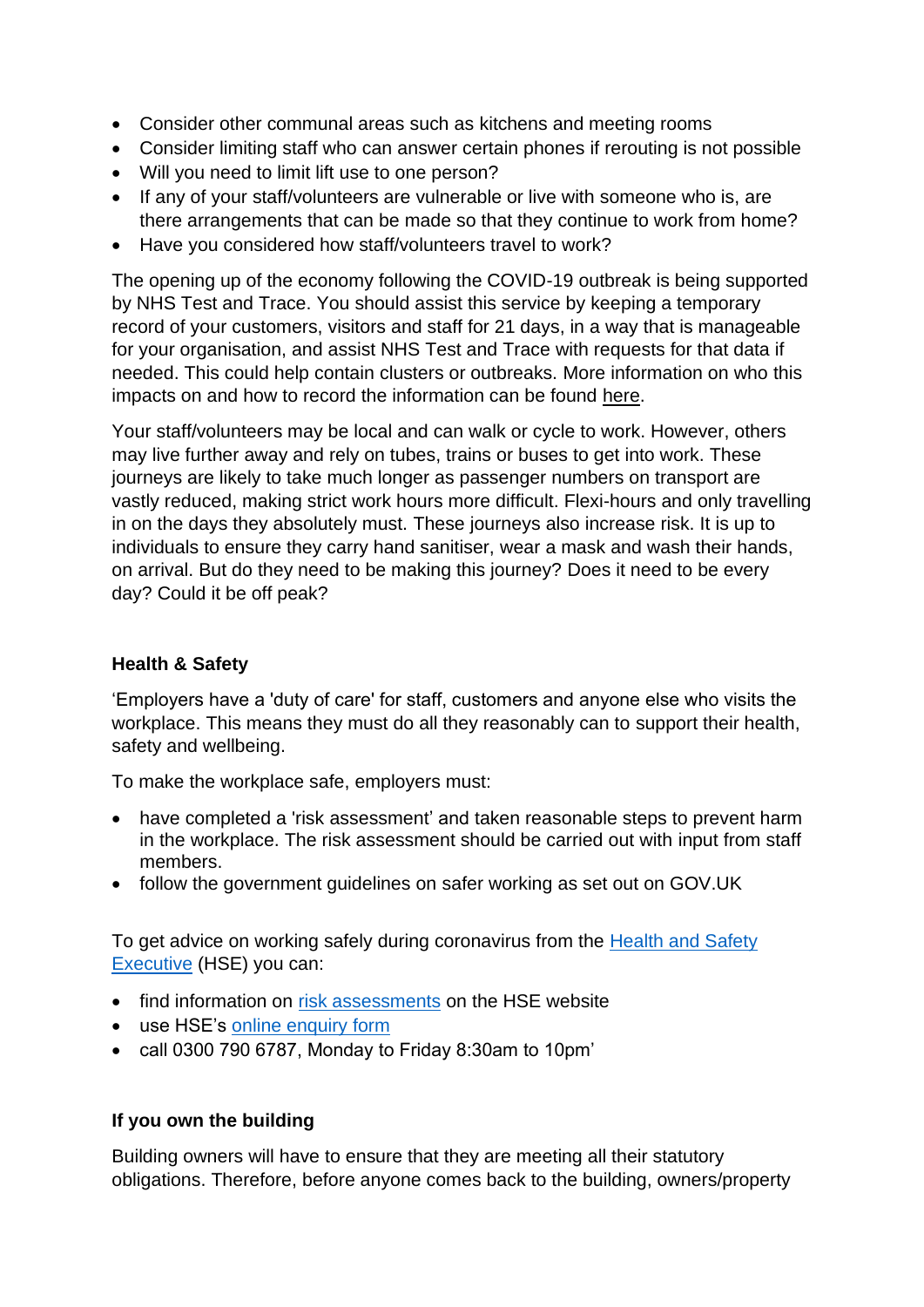managers/landlords should review fire risk assessments, carry out sprinkler testing, emergency light testing, service their fire alarm panels, intruder alert panels etc.

It may be a good time to give the building a spruce up, for example a deep clean, a fresh paint and doing any small maintenance jobs, especially to ensure there is running hot water and windows can be opened.

Think about how your building is used and who by. You may need to put up screens at reception areas, provide hand sanitiser by doorways, kitchen spaces and toilets.

### **Do you need to provide cleaning materials, gloves, soap etc?**

You will also need to read the government guidance and ensure clear signage is visible throughout the building showing how people can enter and leave, keeping two metres apart, how lifts can be used and toilet and kitchen areas. This may mean introducing a one-way system around areas and also have separate entry and exit points.

#### **What to ask of a landlord**

It is worth understanding how the building you are based in may affect how your organisation can

work and ensure staff/volunteers are informed and ready.

- Has and is the building being cleaned on a regular basis?
- Has the water system been flushed through?
- What rules are they putting in place i.e. do you have to wear masks? Will you need to queue to gain access to the building, and so on.

• What measures are they putting in place such as ensuring there is hot water, soap, hand sanitiser?

### **Charity Shops**

Charity Shops should follow the guidance on re-opening businesses and read the Charity Retail Associations 'Charity Shop Reopening Pack'.

Donations will need to be sorted through and advice is to put all new donations – from clothing to books, china and glass – into quarantine for a minimum of 72 hours to reduce the risk of contamination. In order to take donations, donors should be directed to "donation'" points, such as empty shops or warehouses, rather than just leaving goods in doorways and outside shops.

The shop itself will also need to be prepared with two metre spacings, perhaps a one-way system for walking around it. For shoppers, face coverings are now mandatory unless exempted. All changing rooms should be closed. Many shops are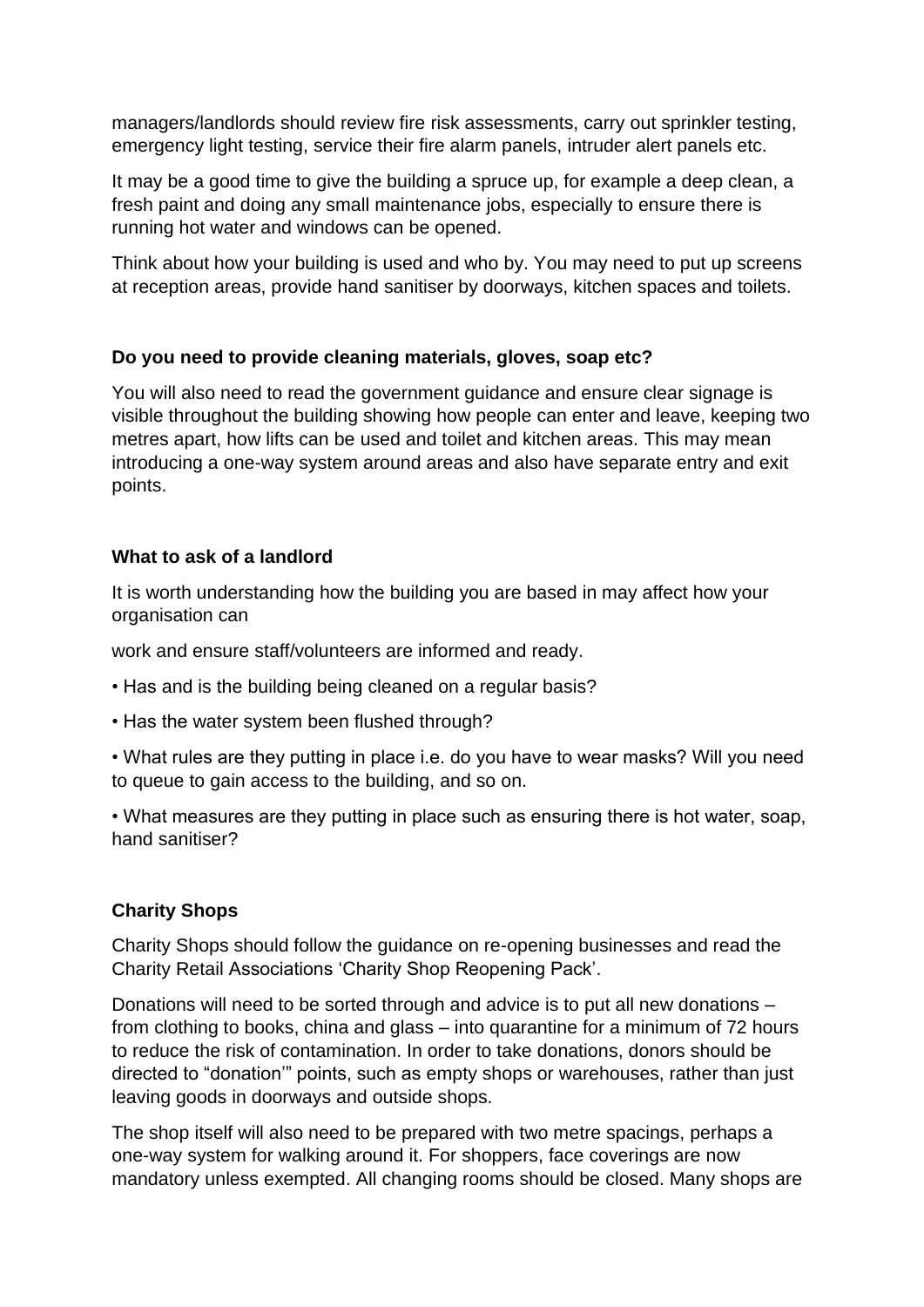moving to card only and your staff/volunteers should wear gloves when handling donations and cash (but wearing gloves is no substitute for regular hand washing and the cleaning of work surfaces). Many shops have erected plastic screens at the till counter to protect staff and customers and some staff are wearing masks or face visors.

## **Community Links Bromley Resources**

All of our Covid-19 specific resources can be found [here](https://www.communitylinksbromley.org.uk/coronavirus-information/)

## **Other Helpful Resources**

- Acas 'Coronavirus (COVID-19): advice for employers and employees' <https://www.acas.org.uk/coronavirus>
- BHIB Charities Insurance 'Charity Reopening Checklist' [https://www.bhibcharities.co.uk/advice/reopening-charities-after-covid-19-risk](https://www.bhibcharities.co.uk/advice/reopening-charities-after-covid-19-risk-assessments-for-returning-to-work-and-reopening-buildings/)[assessments-for-returning-to-work-and-reopening-buildings/](https://www.bhibcharities.co.uk/advice/reopening-charities-after-covid-19-risk-assessments-for-returning-to-work-and-reopening-buildings/)
- Charity Retail Association 'Charity Shop Reopening Pack' [https://www.charityretail.org.uk/wp-content/uploads/2020/07/CRA-charity](https://www.charityretail.org.uk/wp-content/uploads/2020/07/CRA-charity-shop-reopening-pack-V6-July-21-2020.pdf)[shop-reopening-pack-V6-July-21-2020.pdf](https://www.charityretail.org.uk/wp-content/uploads/2020/07/CRA-charity-shop-reopening-pack-V6-July-21-2020.pdf)
- Cranfield Trust 'A Practical Guide to Re-Opening after Covid Closedown' [https://hubble-live-assets.s3.amazonaws.com/cranfield](https://hubble-live-assets.s3.amazonaws.com/cranfield-trust/redactor2_assets/files/793/Re-Entry_Checklists_CranfieldTrust_June2020.pdf)[trust/redactor2\\_assets/files/793/Re-](https://hubble-live-assets.s3.amazonaws.com/cranfield-trust/redactor2_assets/files/793/Re-Entry_Checklists_CranfieldTrust_June2020.pdf)[Entry\\_Checklists\\_CranfieldTrust\\_June2020.pdf](https://hubble-live-assets.s3.amazonaws.com/cranfield-trust/redactor2_assets/files/793/Re-Entry_Checklists_CranfieldTrust_June2020.pdf)
- Ethical Property Foundation 'Property Advice for Voluntary Organisations going back to work during the Covid-19 Pandemic['https://propertyhelp.org/wp](https://propertyhelp.org/wp-content/uploads/2020/05/COVID-Back-to-Buildings.pdf)[content/uploads/2020/05/COVID-Back-to-Buildings.pdf](https://propertyhelp.org/wp-content/uploads/2020/05/COVID-Back-to-Buildings.pdf)
- Food Standards Agency 'Reopening checklist for food businesses during COVID-19' [https://www.food.gov.uk/business-guidance/reopening-checklist](https://www.food.gov.uk/business-guidance/reopening-checklist-for-food-businesses-during-covid-19)[for-food-businesses-during-covid-19](https://www.food.gov.uk/business-guidance/reopening-checklist-for-food-businesses-during-covid-19)
- Gov.UK 'COVID-19: Guidance for the safe use of multi-purpose community facilities' [https://www.gov.uk/government/publications/covid-19-guidance-for](https://www.gov.uk/government/publications/covid-19-guidance-for-the-safe-use-of-multi-purpose-community-facilities)[the-safe-use-of-multi-purpose-community-facilities](https://www.gov.uk/government/publications/covid-19-guidance-for-the-safe-use-of-multi-purpose-community-facilities)
- GOV.UK 'Managing school premises during the coronavirus outbreak' [https://www.gov.uk/government/publications/managing-school-premises](https://www.gov.uk/government/publications/managing-school-premises-during-the-coronavirus-outbreak/managing-school-premises-which-are-partially-open-during-the-coronavirus-outbreak)[during-the-coronavirus-outbreak/managing-school-premises-which-are](https://www.gov.uk/government/publications/managing-school-premises-during-the-coronavirus-outbreak/managing-school-premises-which-are-partially-open-during-the-coronavirus-outbreak)[partially-open-during-the-coronavirus-outbreak](https://www.gov.uk/government/publications/managing-school-premises-during-the-coronavirus-outbreak/managing-school-premises-which-are-partially-open-during-the-coronavirus-outbreak)
- GOV.UK 'Working safely during coronavirus (COVID-19)' <https://www.gov.uk/guidance/working-safely-during-coronavirus-covid-19>
- GOV.UK 'Coronavirus (COVID-19): safer travel guidance for passengers' [https://www.gov.uk/guidance/coronavirus-covid-19-safer-travel-guidance-for](https://www.gov.uk/guidance/coronavirus-covid-19-safer-travel-guidance-for-passengers)[passengers](https://www.gov.uk/guidance/coronavirus-covid-19-safer-travel-guidance-for-passengers)
- Gov.UK 'Reopen your business safely during coronavirus (COVID-19)' <https://www.gov.uk/coronavirus-business-reopening>
- Gov.UK 'Working safely during coronavirus (COVID-19) performing arts'